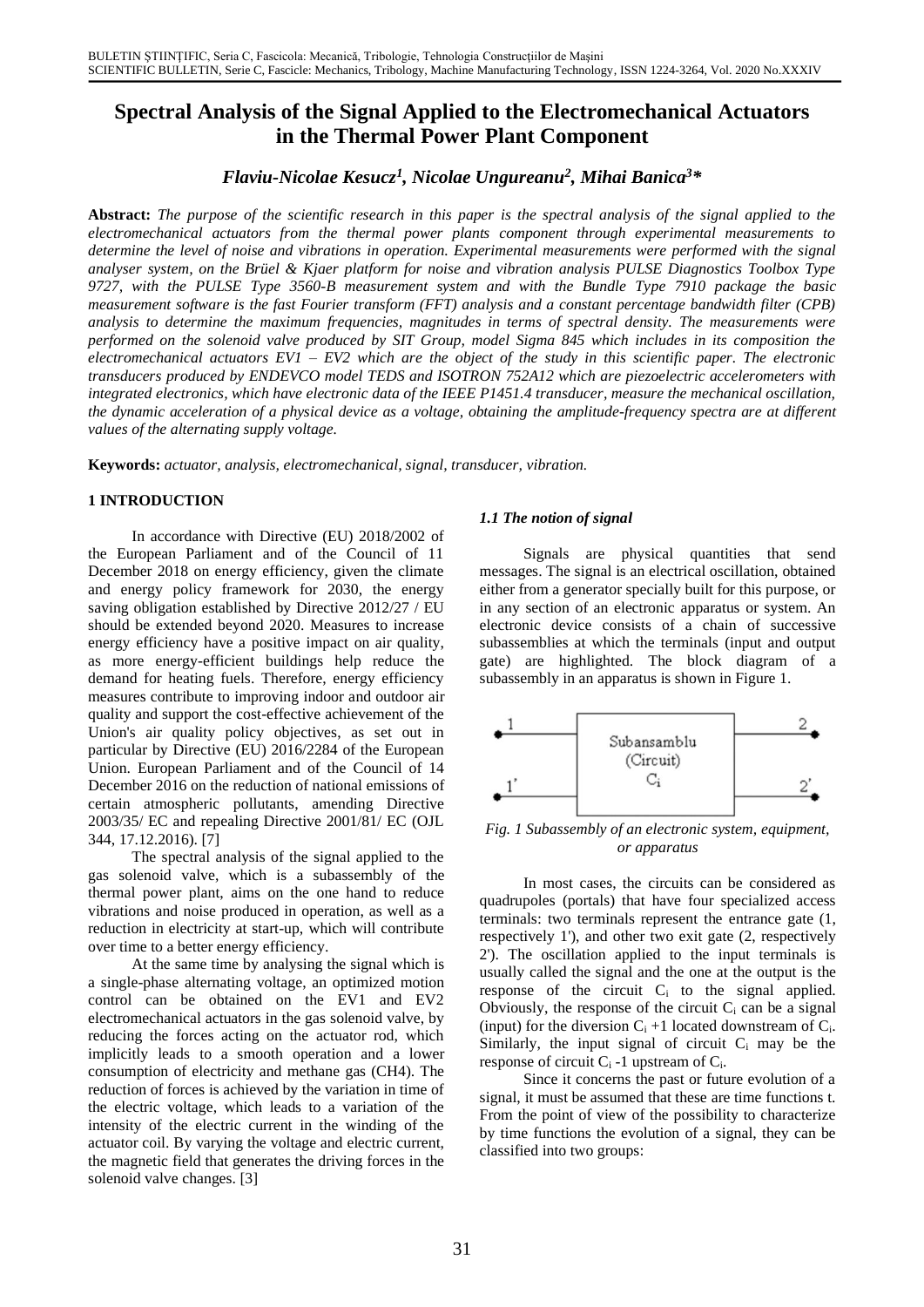- **group I** of deterministic signals, can be expressed by analytical time functions x (t) with a finite number of parameters;

- **group II** random signals, can be expressed by analytical time functions with a finite number of parameters, but by random functions.

Probabilistic assessments can determine their evolution possibilities.

An example of a deterministic electrical signal may be the single-phase alternating current voltage. It is known or can be determined at any time the totality of the parameters that characterize the signal (amplitude, frequency, phase), due to the fact that this signal can be described by a simple mathematical expression.

Signal analysis establishes the possibilities to represent signals by discrete or continuous sums of elementary functions (exponential, sinusoidal, unit stage). This mathematical representation is useful for the following purposes: determining the frequency range (frequency band) and determining the response of linear circuits to a given signal.

An  $\bar{x}$  (t) signal is periodic if the time function that describes it satisfies the relation:

$$
x(t) = x(t \pm kT) \tag{1.1.}
$$

where:  $k \in N$ 

T - represents the signal period (the minimum time interval after which the signal x (t) is repeated identically).

If the signal is even, we have:

$$
\int_{-t_0}^{t_0} x(t)dt = 2 \int_0^{t_0} x(t)dt \tag{1.2}
$$

If the signal is odd, then:

$$
\int_{-t_0}^{t_0} x(t)dt = 0 \tag{1.3}
$$

The spectral analysis of signals often involves the calculation of integrals of the form  $(1.2)$  or  $(1.3)$ , so the classification of signals into even or odd (if possible) brings a substantial simplification of the calculations. [6]

#### **2. RESEARCH METHODOLOGY**

#### *2.1. Data acquisition*

The spectral analysis of the signal will be performed on the experimental study stand, which was performed for the verification, testing and adjustment of the dynamic parameters of the electromechanical actuators from the gas solenoid valve component, presented in figure 2 where:

**A** - support base plate with the dimensions: 70x35x1.8 mm of yellow melamine chipboard;

**B** - vertical support plate with the dimensions: 70x42x1.8 mm of yellow melamine chipboard;

**C** - single-phase alternating voltage variable module in softstart variant.;

**D** - switch with LED signaling the presence of voltage;

**E** - automatic for SATRONIC DKG 972 gas burners;

**F** - adjustable 10 stage gas pressure regulator;

**G** - standard manometer, radial attack, range 0-10 bar;

**H** - combustion chamber, burner and boiler nozzle boiler;

**I** - central heating ignition electrode;

**J** - SIT 845 SIGMA gas valve with spark transformer module attached;

**K** - central heating ionization electrode;

**L** - standard manometer, radial attack, range 0-2.5 bar D150 G1/2;

**M** - electronic alternating current voltmeter, mounted in a support box 115x115x60 mm. [4]



*Fig.2 Experimental stand for checking, testing, and adjusting the dynamic parameters of electromechanical actuators*

The data acquisition was performed with a multianalyser, multi-channel vibration system PULSE™ 9727, Bruel & Kjaer which is a mobile equipment for vibration determination.

In figure 3, shows the Machine Diagnostics Toolbox Type 9727, which includes the PULSE 3560-B multi-channel data acquisition unit and a Dell ™ notebook packed in a carrying case, rugged, weatherresistant connection, and a Bundle Type software package 7910 dedicated.



*Fig.3 PULSE ™ Machine Diagnostics Toolbox - Type 9727*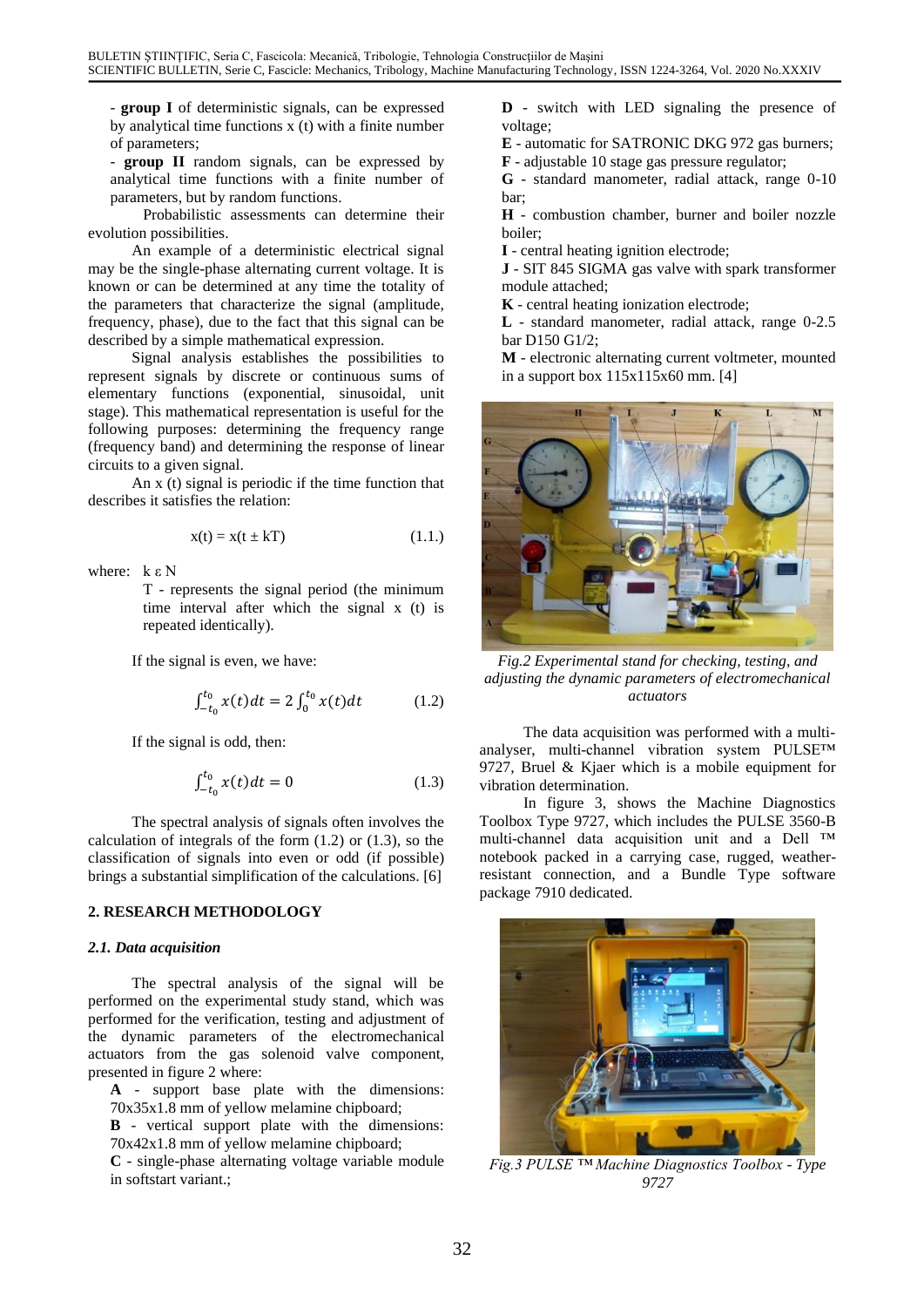The built-in PULSE unit is a versatile unit for data acquisition and pre-processing, analysis for noise and vibration.

PULSE™ Machine Diagnostics Toolbox - Type 9727 is a compact, portable case that contains all the hardware needed for field testing and analysis, including: • PULSE data acquisition unit type 3560-B;

- Notebook PC;
- Batteries for both computer and PULSE front end;
- Network adapters;
- RS-232 cable;
- Inputs and sockets, tacho, and BNC.

The 5-channel front end is a compact data acquisition system for industrial and everyday use, running on battery or direct current. It is installed at the bottom of the case with the notebook attached to a separate board on top. [11] *Fig.4 Positioning scheme of the transducers*

The diagnostic toolbox provides a complete suite of tools needed to perform diagnostics on any type of machine or structure. The system used allows multichannel fast Fourier transform (FFT) and constant percentage bandwidth (CPB) spectrum analysis to diagnose vibrations.

Spectral analysis of signals is widely used for information encoded in the form of sinusoids that form a signal. The shape of the time domain of the wave is not so important, in these signals the key information is in the frequency, amplitude and phase of the component sinusoids. (CPB) is one of the most reliable, stable, and economical method for detecting the widest possible range of defects in machines at an early stage of development. It has good reproducibility with optimal resolution and is therefore a "standard" in the early resolution and is therefore a standard in the early *Fig.5 Section in SIT Sigma 845 solenoid valve [12]* detection of defects in state monitoring applications.

The CPB has a frequency resolution that allows the automatic detection of all these defects in both high and low frequency ranges. Spectrum simplicity (CPB) makes it ideal for rapid diagnosis.

Analysis (FFT) is based on the concept that realworld signals can be broken down into sinusoidal sums, each with its own amplitude, frequency, and phase.

The most used procedure for the transition from the time domain to the frequency domain is the Fast Fourier Transform (FFT), being a high precision spectral analysis technique. [10]

The data were purchased through two channels, from two translators positioned on the EV1 and EV2 actuators from the SIT Sigma 845 solenoid valve component.<br> **Fig.6 Principle of operation of the**<br> **Fig.6 Principle of operation of the**<br> **Fig.6 Principle of operation of the**<br> **CONFIGENCE** 

The translators used for the experimental

**- ISOTRON** piezoelectric accelerometer, IEPE TEDS ENDEVCO, model 752A12, sensitivity of 98.37mV/ g at 100 Hz or 10.03 m / m / s2 at 100 Hz and transverse sensitivity of 1.5%;

**- I-TEDS** piezoelectric accelerometer, ENDEVCO, model 752A12, sensitivity of 107.6 mV / g at 100Hz or 10.98 mV/ m / s2 at 100 Hz and transverse

The positioning of the transducers on the gas solenoid valve can be seen on the experimental stand in figure 4, and in figure 5 you can see the SIT Sigma 845 solenoid valve in section.





#### *2.2 The experimental process*

Analysis of the frequency spectrum of the signals obtained using PULSE ™ Machine Diagnostics Toolbox - Type 9727, "Pulse" vibration measurement system, type 3560-B, Brüel & Kjaer sound and vibration, by means of ISOTRON - TEDS acceleration sensors.

The acceleration sensor, the operating principle can be seen in figure 6.





measurements were:<br> **EXECUTION** module, presented in the scientific papers [2] and [5], on the experimental stand the VTA module marked with (**C**), the sequential supply with electric voltage of the gas solenoid valve can be ensured (60, 65 , 70, 75, 80, 85, 90 and 100%), as a percentage of the input voltage of 230 V approx.

 $\frac{1}{2}$  set the values of the calculated resistive voltage sensitivity of 1%. divider were presented in the scientific paper [1] and the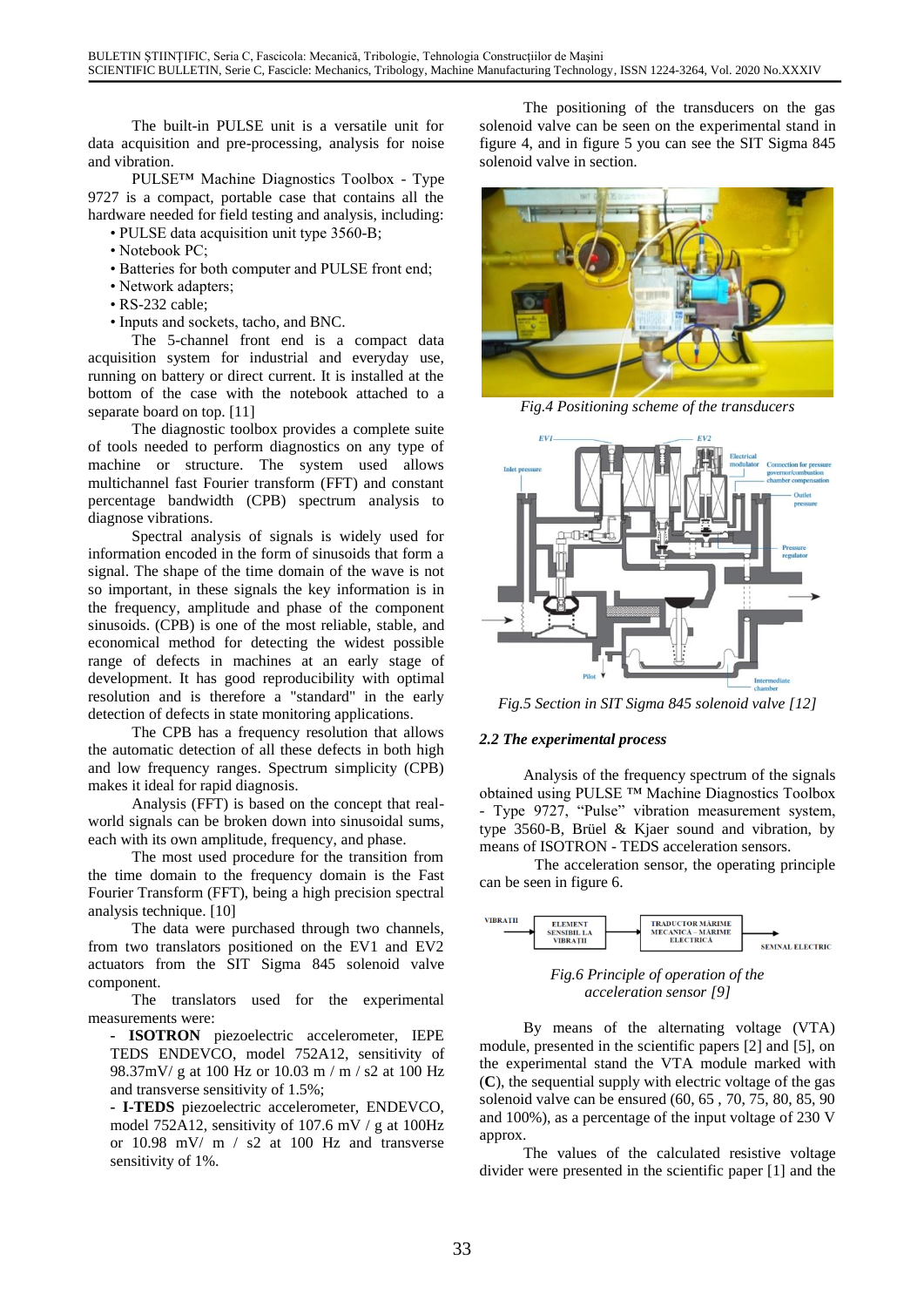voltages were obtained (138 V, 149.5 V, 161 V, 172.5 V, 184 V, 195.5 V, 207 V, 230 V), for these values of the alternating voltage s- performed the measurements to obtain the acquisition data via PULSE™ Machine Diagnostics Toolbox - Type 9727.

In figure 7, shows the data processing diagram.



*Fig.7 Data processing diagram [8]*

#### **3. RESULTS OF THE EXPERIMENT**

Four measurements were performed for the voltage values stated above, resulting in 32 graphs for analysing the frequency spectra. Due to the multitude of data and graphs obtained, the spectra obtained at the percentage values will be presented in figures 8-11:

- 65% with a voltage value of 149.5V;
- 75% with a voltage value of 172.5V;
- 85% with a voltage value of 195.5V;
- 100% with a voltage value of 230V.



*Fig.8 CPB-129 dB analysis at 230V (100%)*



*Fig.9 CPB-127.6 dB analysis value at 195.5V (85%)*



*Fig.10 CPB-122.8 dB analysis value of 172.5V (75%)*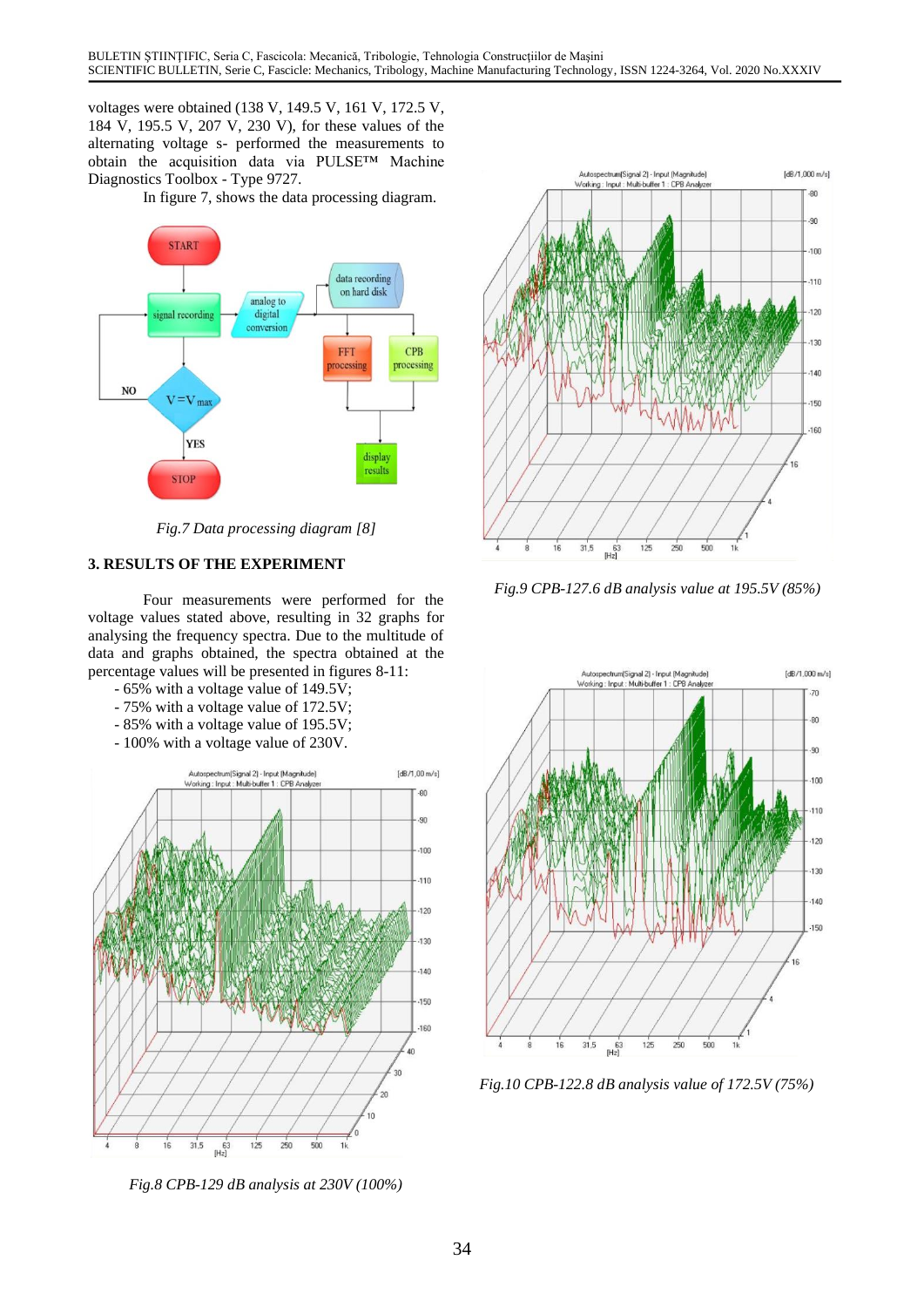

*Fig.11 CPB-122.3 dB analysis at 149.5V (65%)*

## **4. CONCLUSIONS**

CPB analysis is one of the most stable methods for detecting the widest possible range of defects, with good reproducibility with optimal resolution, being a "standard" in the early detection of defects in state monitoring applications. It has a frequency resolution that allows the automatic detection of all these defects, in the high and low frequency ranges, because the simplicity of the spectrum makes it ideal for rapid diagnosis.

As can be seen in the spectral analysis graphs of  $\frac{\text{generated by}}{\text{actualor}}$ the signal presented, figure 8 represents the value 230V of the AC voltage supply of the solenoid valve, where the electromechanical actuators are fully open and show on the CPB - 129dB analysis. In figure 11, at the minimum value of AC power supply 149.5V, CPB analysis - 122.3dB, a decrease of vibrations compared to the maximum value is observed. The EV1 and EV2

- [1] Kesucz, F.N., Banica, M., Nasui, V., (2018). *Theoretical and Experimental Aspects Regarding the Control of Actuators Used in Gas Thermal Power Plants*. Scientific Bulletin, Serie C, Fascicle: Mechanics, Tribology, Machine Manufacturing Technology, ISSN 1224-3264, No.XXXII, pp.27-34
- [2] Kesucz, F.N., Banica, M., Nasui, V., (2019). *Theoretical Aspects Regarding the Optimized Control of the Electromechanical Actuators Used in the Flow Control*, Acta Technica Napocensis - Series: Applied Mathematics, Mechanics, and

actuators have a smoother operation, which will lead to a shock-free operation at start-up.

The analysis of noise and vibration signals with nonlinear models, on which many modern methods of diagnosis and prediction of the operating state of equipment, machines are based, leads to the following conclusions:

- The improvement of vibroacoustic methods for diagnosing the condition of machines depends mainly on the complexity of the signal models used and the corresponding methods of analysis, and only in very rare cases on the volume of diagnostic measurements;
- The application of nonlinear models and the optimization of signal analysis methods significantly increases the volume of information about the oscillation forces that produce noise and vibrations in defective machines and components. These are the properties of the oscillating forces that most fully reflect the particularities of the defects and change significantly during the development of the defect;
- Of all the nonlinear models of noise and vibration signals used in conditioned diagnosis, the most important information is provided by the models of the simplest signals modulated in amplitude, frequency, or shape with low frequency processes.

The volume of diagnostic information extracted from noise and vibration signals, taking into account the degree of their nonlinearity, is usually sufficient to make a diagnosis of the operating condition and a forecast (prediction) for many types of machines, without the need for other types. of measurements. [10]

By supplying sequential AC voltage to the actuators, the force can be controlled, this being generated by the magnetic field passing through the

By controlling the actuating force, the controlled movement of the solenoid rod is achieved, which leads to the reduction of vibrations through the solenoid valve.

REFERENCES Engineering, Vol. 62, Issue IV, November, pp.531-542

- [3] Kesucz, F.N., (2020). *Theoretical and experimental aspects of signal analysis applied to solenoid-type actuators used in gas valves*, Carpathian Journal of Electronic and Computer Engineering, 13/1 (2020), DOI:10.2478/cjece-2020-0003. pp.13-22
- [4] Kesucz, F.N., (2020). *Experimental modeling of the optimized motion control of electromechanical actuators used in thermal power plants*, Carpathian Journal of Electronic and Computer Engineering. 13/1 (2020), DOI:10.2478/cjece-2020-0005, pp.30- 40